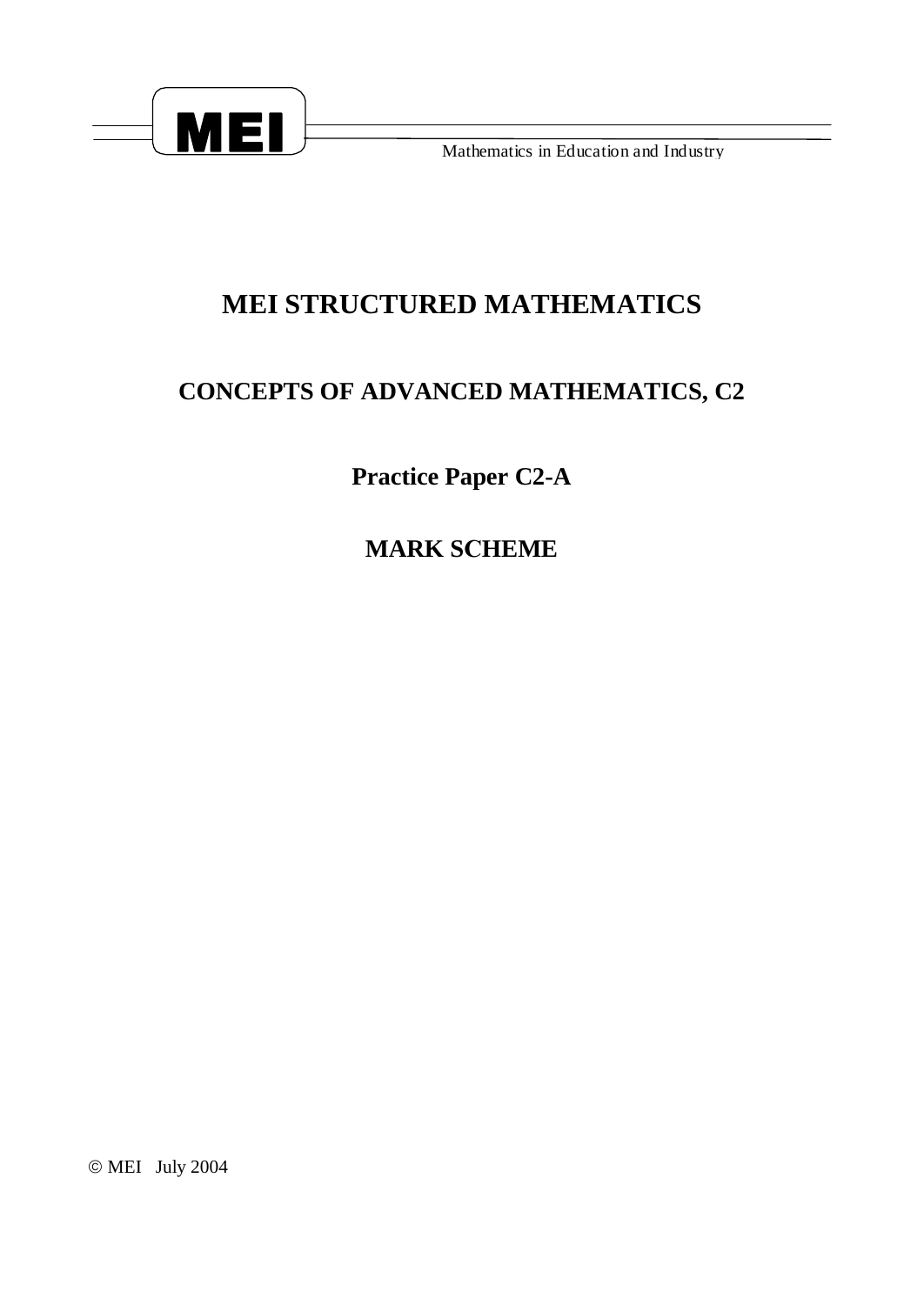| Qu                      |      | <b>Answer</b>                                                                         | <b>Mark</b>                        | <b>Comment</b>          |  |  |  |
|-------------------------|------|---------------------------------------------------------------------------------------|------------------------------------|-------------------------|--|--|--|
| <b>Section A</b>        |      |                                                                                       |                                    |                         |  |  |  |
| $\mathbf{1}$            |      |                                                                                       |                                    |                         |  |  |  |
|                         |      |                                                                                       |                                    |                         |  |  |  |
|                         |      | $\frac{dy}{dx} = 2 - 5x$                                                              | M1                                 |                         |  |  |  |
|                         |      | $\Rightarrow y = 2x - \frac{5}{2}x^2 + c$                                             | A <sub>1</sub>                     |                         |  |  |  |
|                         |      |                                                                                       |                                    |                         |  |  |  |
|                         |      | When $x = 0$ , $y = 1$                                                                | M1                                 |                         |  |  |  |
|                         |      |                                                                                       |                                    |                         |  |  |  |
|                         |      | $\Rightarrow 1 = c \Rightarrow y = 2x - \frac{5}{2}x^2 + 1$                           | A <sub>1</sub>                     |                         |  |  |  |
|                         |      |                                                                                       | 4                                  |                         |  |  |  |
| $\overline{2}$          | (i)  | $\log_2 5 + \log_2 1.6 = \log_2 5 \times 1.6$                                         | M1                                 |                         |  |  |  |
|                         |      | $=$ $log_2 8 = 3$                                                                     | A <sub>1</sub>                     |                         |  |  |  |
|                         | (ii) |                                                                                       | 2<br>M1                            |                         |  |  |  |
|                         |      | $2^x = 3 \implies x \ln 2 = \ln 3$                                                    |                                    |                         |  |  |  |
|                         |      | $\Rightarrow$ x = $\frac{\ln 3}{\ln 2}$                                               | A <sub>1</sub>                     |                         |  |  |  |
|                         |      |                                                                                       |                                    |                         |  |  |  |
|                         |      | $\approx$ 1.5850                                                                      | A <sub>1</sub>                     |                         |  |  |  |
|                         |      |                                                                                       | 3                                  |                         |  |  |  |
| $\overline{\mathbf{3}}$ | (i)  |                                                                                       |                                    |                         |  |  |  |
|                         |      | A.P.: $5+8+11$                                                                        | M1                                 |                         |  |  |  |
|                         |      | $\Rightarrow$ a <sub>8</sub> = 5 +7×3 = £26                                           | A <sub>1</sub><br>$\boldsymbol{2}$ |                         |  |  |  |
|                         | (ii) | We require $S_n > 200$ so solve $S_n = 200$                                           | M1                                 |                         |  |  |  |
|                         |      |                                                                                       |                                    |                         |  |  |  |
|                         |      | $S_n = \frac{n}{2}(2a + (n-1)d) = \frac{n}{2}(10 + (n-1)3) = 200$                     |                                    |                         |  |  |  |
|                         |      | $\Rightarrow 10n + 3n(n-1) = 400 \Rightarrow 3n^2 + 7n - 400 = 0$                     | A1                                 |                         |  |  |  |
|                         |      |                                                                                       |                                    |                         |  |  |  |
|                         |      | $\Rightarrow n = \frac{-7 \pm \sqrt{49 + 4800}}{6} = \frac{-7 \pm 69.6}{6} = 10.4$    |                                    |                         |  |  |  |
|                         |      |                                                                                       | M1                                 |                         |  |  |  |
|                         |      | So minimum time is 11 years.                                                          | A <sub>1</sub>                     |                         |  |  |  |
|                         |      |                                                                                       | $\overline{\mathbf{4}}$            |                         |  |  |  |
| $\overline{\mathbf{4}}$ |      |                                                                                       |                                    |                         |  |  |  |
|                         |      |                                                                                       | B1                                 |                         |  |  |  |
|                         |      | $\frac{dy}{dx} = 3x^2 + 2$                                                            |                                    |                         |  |  |  |
|                         |      |                                                                                       | B1                                 |                         |  |  |  |
|                         |      | When $x = 0$ , $\frac{dy}{dx} = 2 \implies y - 7 = 2(x - 0)$                          | M1                                 |                         |  |  |  |
|                         |      | $\Rightarrow$ y = 2x + 7                                                              | A <sub>1</sub>                     |                         |  |  |  |
| 5                       | (i)  | $2\sin^2\theta + 3\cos\theta = 2 - 2\overline{\cos^2\theta + 3\cos\theta}$            | $\boldsymbol{4}$<br>B1             |                         |  |  |  |
|                         |      |                                                                                       | 1                                  |                         |  |  |  |
|                         |      |                                                                                       |                                    |                         |  |  |  |
|                         |      | $2\sin^2\theta + 3\cos\theta = 3 \implies 2 - 2\cos^2\theta + 3\cos\theta = 3$        | B1                                 |                         |  |  |  |
|                         |      | $\Rightarrow$ 2cos <sup>2</sup> $\theta$ - 3cos $\theta$ + 1 = 0                      | M1                                 |                         |  |  |  |
|                         |      |                                                                                       |                                    |                         |  |  |  |
|                         |      | $\Rightarrow$ $(2\cos\theta-1)(\cos\theta-1)=0 \Rightarrow \cos\theta=1, \frac{1}{2}$ |                                    |                         |  |  |  |
|                         |      |                                                                                       | A <sub>1</sub><br>A <sub>1</sub>   | For 0,60,360<br>For 300 |  |  |  |
|                         |      | $\Rightarrow$ $\theta = 0^\circ$ , 60°, 300°, 360°                                    | 5                                  |                         |  |  |  |
|                         |      |                                                                                       |                                    |                         |  |  |  |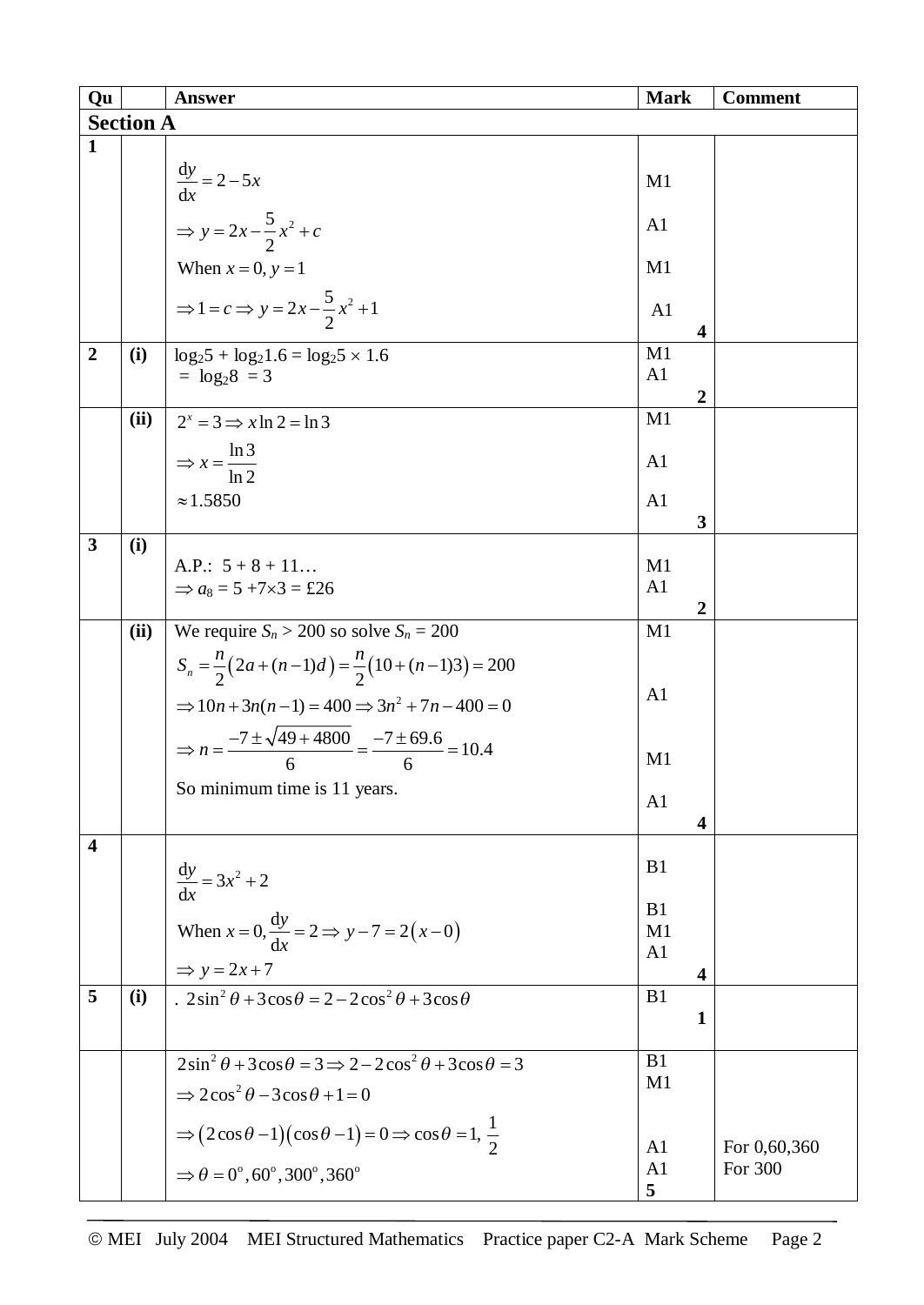| 6              | (i)              | $s = r\theta \Rightarrow r = \frac{45}{2} = 22.5$ (cm)              | <b>M1 A1</b><br>2 |                 |
|----------------|------------------|---------------------------------------------------------------------|-------------------|-----------------|
|                | (iii)            |                                                                     | M1 A1             |                 |
|                |                  | $A = \frac{1}{2}r^2\theta = 22.5^2 = 506.25 \text{(cm}^2)$          |                   |                 |
|                |                  |                                                                     | $\boldsymbol{2}$  |                 |
| $\overline{7}$ | (i)              |                                                                     | M1                |                 |
|                |                  | $S_{10} = a \frac{1 - r^{10}}{1 - r}$ ; $r = 0.8, a = 5$            |                   |                 |
|                |                  |                                                                     |                   |                 |
|                |                  | $\Rightarrow$ S <sub>10</sub> = 5 $\frac{1-0.8^{10}}{0.2}$ = 22.32  | A <sub>1</sub>    |                 |
|                |                  |                                                                     | $\overline{2}$    |                 |
|                | (ii)             |                                                                     | B1                |                 |
|                |                  | $S_{\infty} = a \frac{1}{1-r} = 25$                                 | $\mathbf{1}$      |                 |
|                |                  |                                                                     |                   |                 |
| 8              |                  | $\overline{BC}^2 = 5^2 + 6^2 - 2 \times 5 \times 6 \times \cos 110$ | M1                |                 |
|                |                  |                                                                     | A <sub>1</sub>    |                 |
|                |                  | $= 61 + 20.52 = 81.52$                                              | B1                | For getting neg |
|                |                  |                                                                     | A <sub>1</sub>    | for cos110      |
|                |                  | $\Rightarrow BC = 9.03$ cm                                          | A1                |                 |
|                |                  |                                                                     | 5                 |                 |
|                | <b>Section B</b> |                                                                     |                   |                 |
| 9              | (i)              | Multiply out to get $x^3 - 3x + 2$                                  | <b>M1 A1</b>      |                 |
|                |                  |                                                                     | 2                 |                 |
|                | (ii)             | $y = x^3 - 3x + 2 \implies \frac{dy}{dx} = 3x^2 - 3$                | M1A1              |                 |
|                |                  |                                                                     |                   |                 |
|                |                  |                                                                     | M1                |                 |
|                |                  | $\frac{dy}{dx} = 0$ when $x = \pm 1$                                |                   |                 |
|                |                  |                                                                     | M1                |                 |
|                |                  | $\frac{d^2 y}{dx^2} = 6x;$                                          |                   |                 |
|                |                  |                                                                     |                   |                 |
|                |                  |                                                                     | E1                |                 |
|                |                  | when $x = -1$ , $\frac{d^2 y}{dx^2} < 0$ so maximum                 |                   |                 |
|                |                  |                                                                     | M1                |                 |
|                |                  | when $x = 1 \frac{d^2 y}{dx^2} > 0$ so minimum.                     | B1                |                 |
|                |                  | when $x = 1$ , $y = 0$                                              | 7                 |                 |
|                |                  |                                                                     |                   |                 |
|                | (iii)            |                                                                     | B1                |                 |
|                |                  |                                                                     | $\mathbf{1}$      |                 |
|                |                  |                                                                     |                   |                 |
|                |                  |                                                                     |                   |                 |
|                |                  | $-3$<br>$-1$<br>2<br>$-1$                                           |                   |                 |
|                |                  | -2                                                                  |                   |                 |
|                |                  | -3                                                                  |                   |                 |
|                | (iv)             | For values of $k$ within max and min values of $y$ there are        | M1                |                 |
|                |                  | three roots.                                                        | B1                |                 |
|                |                  | When $x = -1$ , $y = 4$                                             | A1                |                 |
|                |                  | i.e. $k < 0$ and $k > 4$                                            | $\mathbf{3}$      |                 |